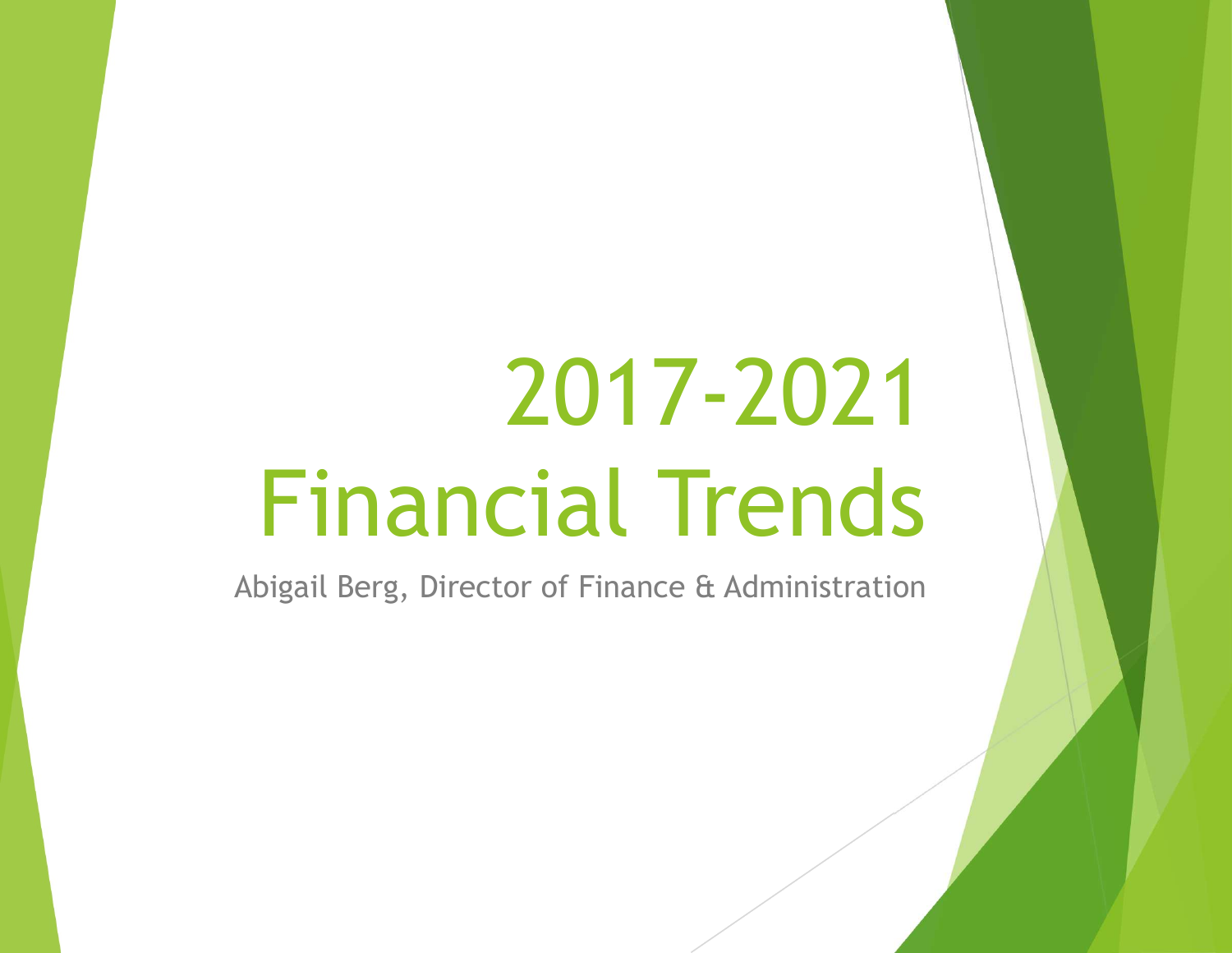

| Year | <b>Revenue</b> | <b>Expense</b> | <b>Net Income</b> |
|------|----------------|----------------|-------------------|
| 2017 | \$5,453,511    | \$5,077,177    | 376,334           |
| 2018 | \$5,887,379    | \$5,323,944    | 563,435           |
| 2019 | \$6,291,462    | \$4,905,238    | \$1,386,224       |
| 2020 | \$6,175,544    | \$5,148,856    | \$1,026,688       |
| 2021 | \$7,047,664    | \$5,562,476    | \$1,485,188       |

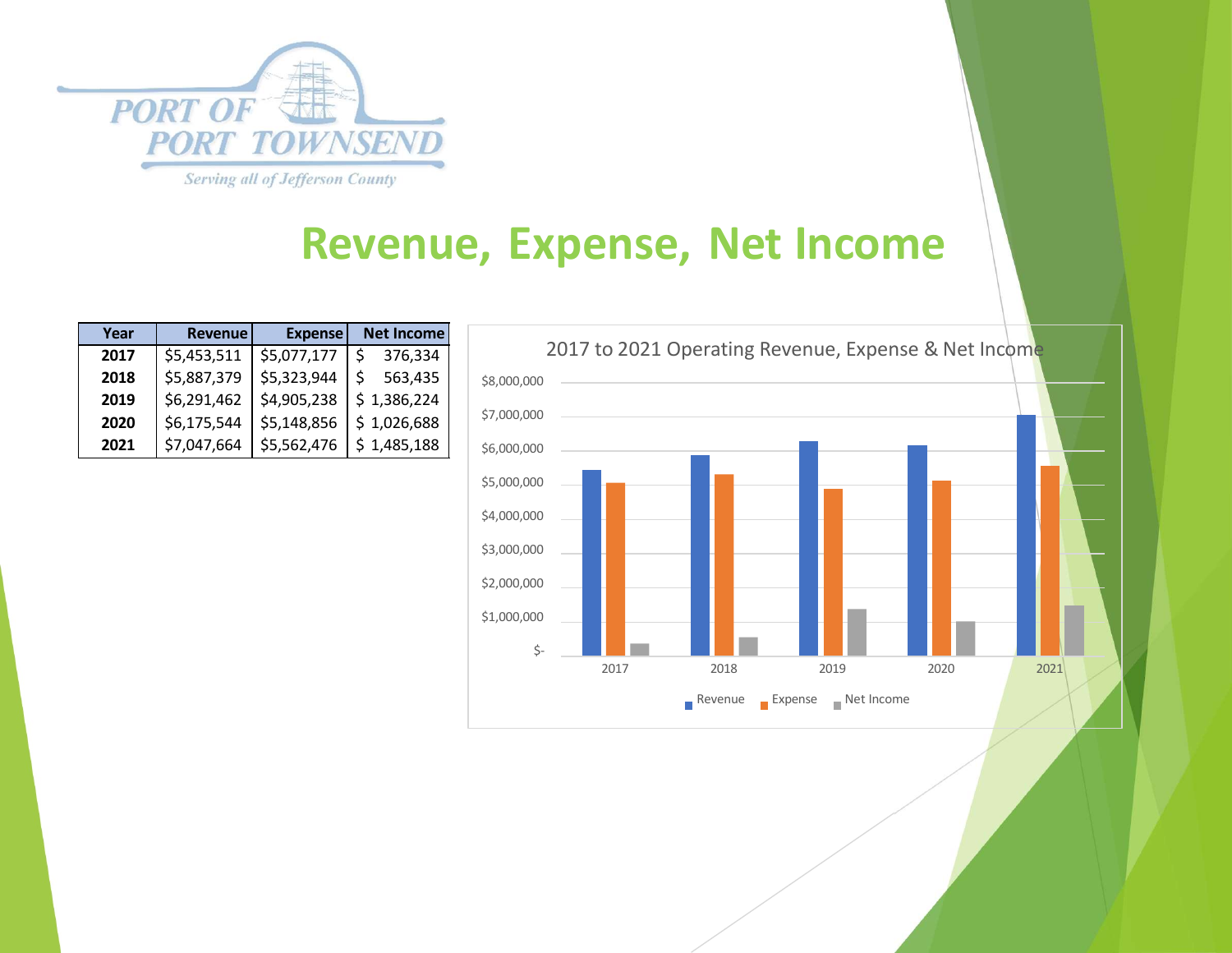

# Cash



|      |                               |                                             |                              |                   | \$7,000,000 |
|------|-------------------------------|---------------------------------------------|------------------------------|-------------------|-------------|
|      |                               |                                             |                              |                   | \$6,000,000 |
|      |                               |                                             |                              |                   | \$5,000,000 |
|      |                               |                                             |                              |                   | \$4,000,000 |
|      |                               |                                             |                              |                   | \$3,000,000 |
|      |                               |                                             |                              |                   | \$2,000,000 |
|      |                               |                                             |                              |                   |             |
| Year | <b>Reserved</b>               | <b>Reserved Cash</b>                        | <b>Unreserved</b>            | <b>Total Cash</b> | \$1,000,000 |
| 2017 | Cash (Other)<br>\$<br>872,234 | \$<br>(IDD)<br>$\qquad \qquad \blacksquare$ | \$<br><b>Cash</b><br>953,348 | \$<br>1,825,582   |             |
| 2018 | \$<br>992,234                 | \$<br>$\overline{\phantom{0}}$              | \$<br>524,267                | \$<br>1,516,501   | $\zeta$ -   |
| 2019 | \$<br>1,233,195               | \$                                          | \$<br>1,683,435              | \$<br>2,916,630   |             |
| 2020 | \$<br>1,513,531               | \$<br>548,531                               | \$<br>2,288,877              | \$<br>4,350,939   | Ė           |
| 2021 | \$<br>2,709,886               | \$<br>2,037,678                             | \$<br>1,491,339              | \$<br>6,238,903   |             |

## Note: